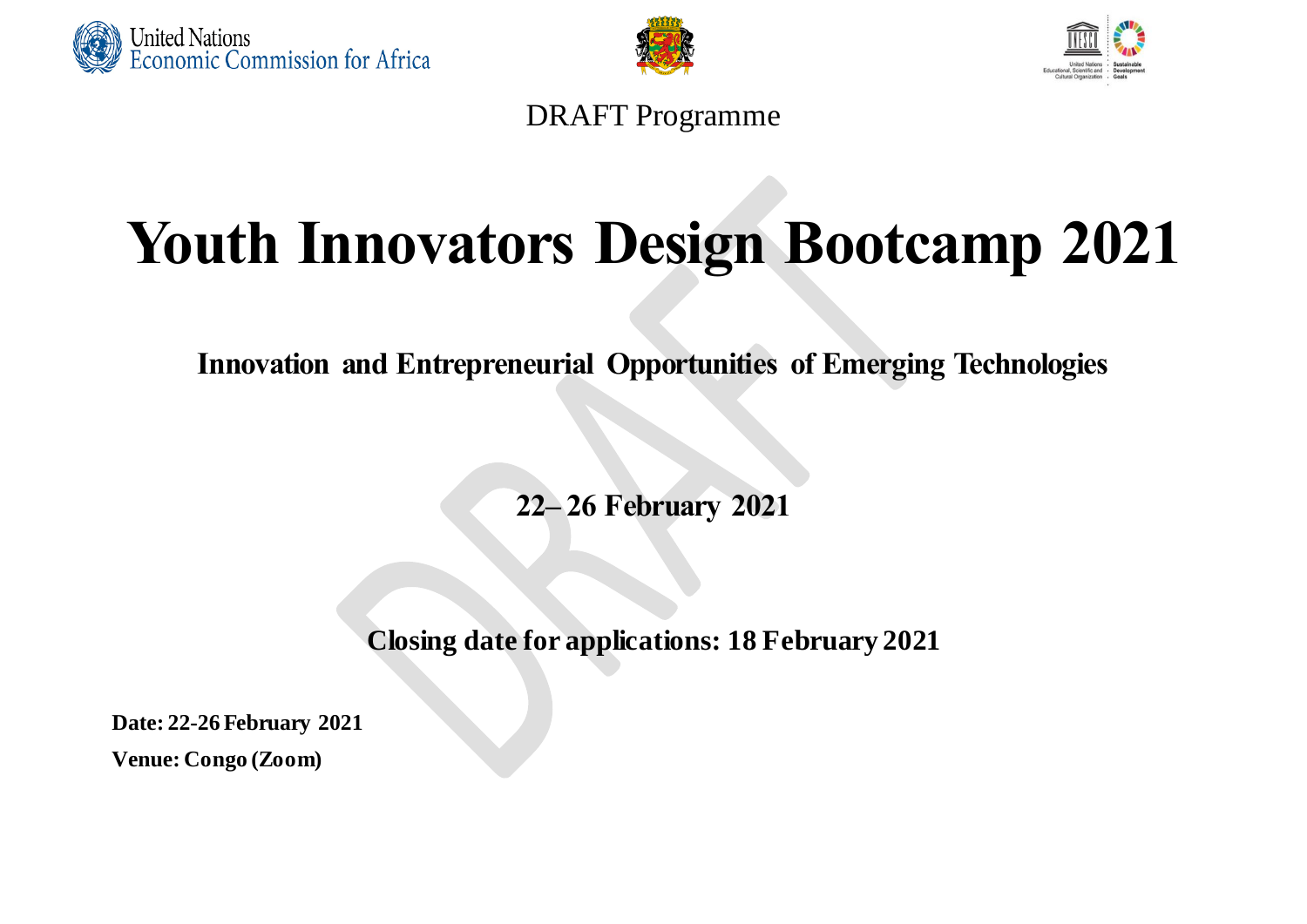





## **Draft Programme**

|                 | Online platform registration opens on 24 January 2021                                                                                                                                                                                                                                                                            |
|-----------------|----------------------------------------------------------------------------------------------------------------------------------------------------------------------------------------------------------------------------------------------------------------------------------------------------------------------------------|
|                 | Monday $-22$ February 2021                                                                                                                                                                                                                                                                                                       |
|                 |                                                                                                                                                                                                                                                                                                                                  |
| 09:30-10:30     | <b>Opening Session</b>                                                                                                                                                                                                                                                                                                           |
|                 | Jean-Paul Adam, Director-TCND, UN ECA                                                                                                                                                                                                                                                                                            |
|                 | UNESCO Representative (Brazzaville)                                                                                                                                                                                                                                                                                              |
|                 | Remarks from partners (AMRS, ABEC)<br>$\bullet$                                                                                                                                                                                                                                                                                  |
|                 |                                                                                                                                                                                                                                                                                                                                  |
|                 | <b>Moderator:</b> Victor Konde                                                                                                                                                                                                                                                                                                   |
|                 |                                                                                                                                                                                                                                                                                                                                  |
| 10:30-13:00     | <b>Introduction to the Bootcamp</b>                                                                                                                                                                                                                                                                                              |
|                 |                                                                                                                                                                                                                                                                                                                                  |
|                 | Overview of the Bootcamp will include organizational and thematic issues, formation of multinational, interdisciplinary and g ender-inclusive teams.<br>• Meet and greet, formation of groups, assignment of mentors                                                                                                             |
|                 |                                                                                                                                                                                                                                                                                                                                  |
|                 | Moderator: Victor Konde, Martiale                                                                                                                                                                                                                                                                                                |
|                 |                                                                                                                                                                                                                                                                                                                                  |
|                 |                                                                                                                                                                                                                                                                                                                                  |
| $13:00 - 14:00$ | Keynote Addresses on Emerging Technologies and Sustainable and Inclusive Growth and Prosperity                                                                                                                                                                                                                                   |
|                 |                                                                                                                                                                                                                                                                                                                                  |
|                 | This session will feature two speakers that will focus on artificial intelligence (AI) and nanotechnology and their implications for Africa's development. In                                                                                                                                                                    |
|                 | addition, it will also look at how emerging technologies are transforming the fight against communicable and noncommunicable diseases. They may address: a)                                                                                                                                                                      |
|                 | what and in which areas are the main career and business opportunities for the future; b) what are the key skills and infrastructure needed to capitalize on the                                                                                                                                                                 |
|                 | opportunities offered by emerging technologies and c) how can emerging technologies become inclusive and contribute towards s hared prosperity?                                                                                                                                                                                  |
|                 | Dr. Godfred Frempong, Ghana                                                                                                                                                                                                                                                                                                      |
|                 | Dr. Bitrina Diyamett, STIPRO, Tanzania                                                                                                                                                                                                                                                                                           |
|                 |                                                                                                                                                                                                                                                                                                                                  |
|                 |                                                                                                                                                                                                                                                                                                                                  |
| 14:00-16:00     | <b>Introduction to innovation and entrepreneurship</b>                                                                                                                                                                                                                                                                           |
|                 |                                                                                                                                                                                                                                                                                                                                  |
|                 | For many, Africa does not innovate and is at the bottom of all innovation indices and measures. Yet, as COVID-19 has demonstrated, Africa has brought to market                                                                                                                                                                  |
|                 | numerous unique products (i.e. goods and services). If necessity is mother of invention, then Africa is the hub of innovation. As such this session will offer the<br>different dimensions of innovation, why some innovations remain and grow successfully in the market while others weather. How does entrepreneurship differ |
|                 | from innovation?                                                                                                                                                                                                                                                                                                                 |
|                 | Dr. Beatrice Murage, PHILIPS Research and Innovation Hub, Africa                                                                                                                                                                                                                                                                 |
|                 |                                                                                                                                                                                                                                                                                                                                  |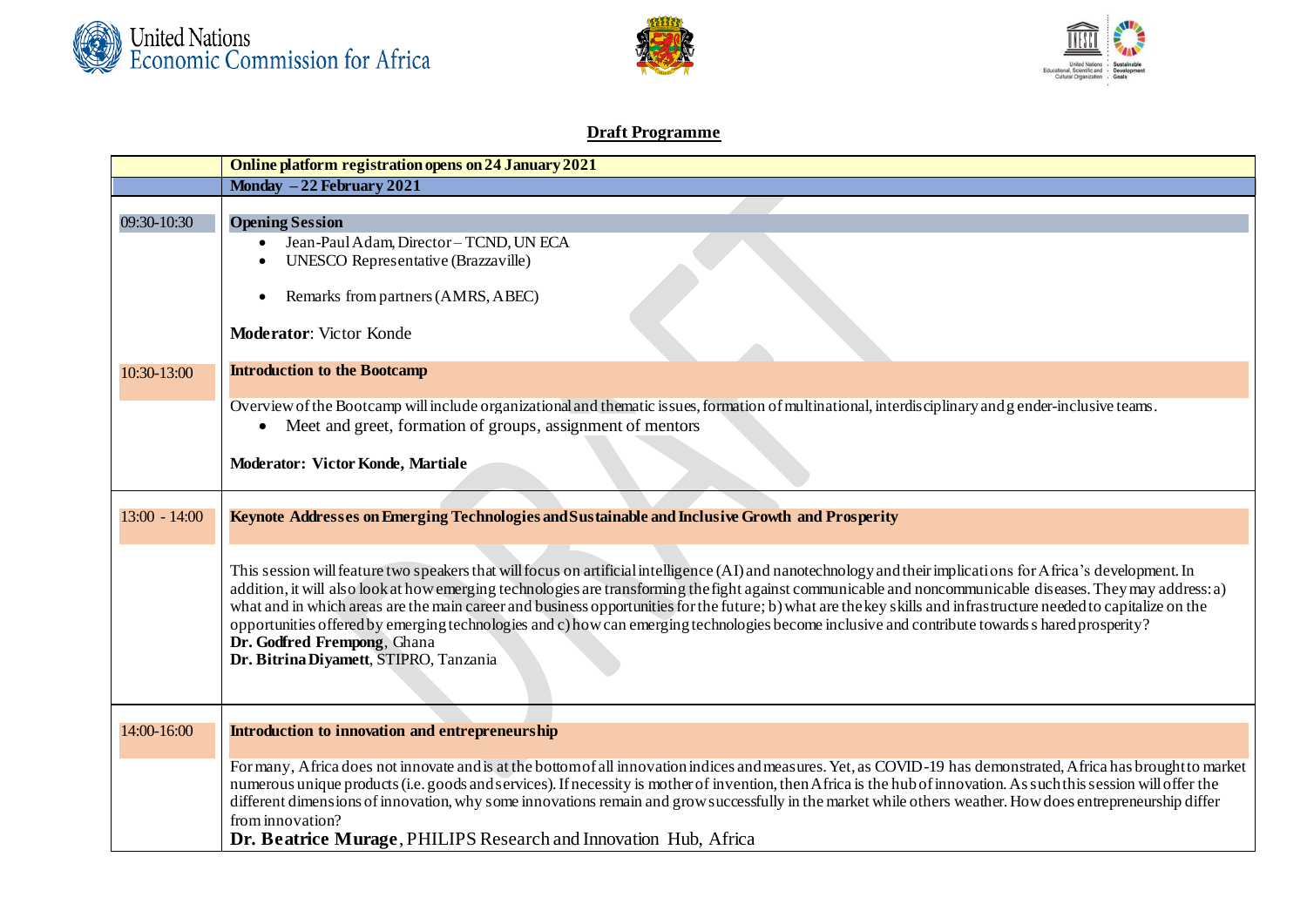





|             | Dr. Yee Kwang Tang. AdamSmith Business School, University of Glasgow United Kingdom                                                                                                                                                                                                                                                                                                                                                                                                                                                                                                                                                                                                                                                                                                             |
|-------------|-------------------------------------------------------------------------------------------------------------------------------------------------------------------------------------------------------------------------------------------------------------------------------------------------------------------------------------------------------------------------------------------------------------------------------------------------------------------------------------------------------------------------------------------------------------------------------------------------------------------------------------------------------------------------------------------------------------------------------------------------------------------------------------------------|
|             |                                                                                                                                                                                                                                                                                                                                                                                                                                                                                                                                                                                                                                                                                                                                                                                                 |
| 16:00-18:00 | <b>Ideation with mentors</b>                                                                                                                                                                                                                                                                                                                                                                                                                                                                                                                                                                                                                                                                                                                                                                    |
|             |                                                                                                                                                                                                                                                                                                                                                                                                                                                                                                                                                                                                                                                                                                                                                                                                 |
|             | Tuesday - 23 February 2021                                                                                                                                                                                                                                                                                                                                                                                                                                                                                                                                                                                                                                                                                                                                                                      |
|             |                                                                                                                                                                                                                                                                                                                                                                                                                                                                                                                                                                                                                                                                                                                                                                                                 |
| 09:30-11:30 | <b>Introduction to AI and Robotics for Africa</b>                                                                                                                                                                                                                                                                                                                                                                                                                                                                                                                                                                                                                                                                                                                                               |
|             | Artificial intelligence (AI) and robotics are not necessarily new but their increased use in industry and society in general is new. It was on 11 May 1997 that IBM's<br>Deep Blue beat the Chess Grand Master - Garry Kasparov and two decades later, computers developed by Google and HNH Entertainment Corp had defeated<br>world champions at Go – a game more complex than chess. Beyond these high-profile events, AI is making its impact in health, manufacturing, education,<br>research and transportation, among others. This is also pushing the boundaries of robotics in health, agriculture, factories, warehouses etc - to perform increasingly<br>sophisticated task. Students will learn new developments and applications of AI and robotics and its implication for Africa |
|             | Dr. Youssoufa Mohamadou, University Institute of Technology, University of Ngaoundere, Ngaoundere, Cameroon<br>$\bullet$<br>Prof. Francisco Curado Teixeira, Dep. of Electronics and Informatics Engineering (DETI, University of Aveiro (Portugal)<br>Prof. Ana Guedes, Professor of Statistics & Data Science, Member of the Scientific Board of the Centre of African Studies, University of Porto, Portugal<br>Prof. Nuno Lau, Professor of Intelligent Robotics, Department of Electronics, Telecommunications and Informatics, University of Aveiro.                                                                                                                                                                                                                                      |
| 11:30-13:00 | <b>Hands-on AI and Robotics</b>                                                                                                                                                                                                                                                                                                                                                                                                                                                                                                                                                                                                                                                                                                                                                                 |
|             | UNESCO/STEM-Dynamics (Simulation – Vex Robotics)                                                                                                                                                                                                                                                                                                                                                                                                                                                                                                                                                                                                                                                                                                                                                |
| 14:00-15:30 | <b>Introduction to Solid Modelling and Rapid Prototyping - 3D Printing Technology</b>                                                                                                                                                                                                                                                                                                                                                                                                                                                                                                                                                                                                                                                                                                           |
|             | Prof. Martiale Gaetan Zebaze Kana, UNESCO Regional Office for Southem Africa                                                                                                                                                                                                                                                                                                                                                                                                                                                                                                                                                                                                                                                                                                                    |
|             |                                                                                                                                                                                                                                                                                                                                                                                                                                                                                                                                                                                                                                                                                                                                                                                                 |
| 16:00-18:00 | <b>Ideation with mentors on AI, Robotics and Automation</b>                                                                                                                                                                                                                                                                                                                                                                                                                                                                                                                                                                                                                                                                                                                                     |
|             |                                                                                                                                                                                                                                                                                                                                                                                                                                                                                                                                                                                                                                                                                                                                                                                                 |
|             | <b>Wednesday, 24 February 2021</b>                                                                                                                                                                                                                                                                                                                                                                                                                                                                                                                                                                                                                                                                                                                                                              |
| 09:30-11:30 | <b>Introduction to Nanotechnology and advanced materials</b>                                                                                                                                                                                                                                                                                                                                                                                                                                                                                                                                                                                                                                                                                                                                    |
|             |                                                                                                                                                                                                                                                                                                                                                                                                                                                                                                                                                                                                                                                                                                                                                                                                 |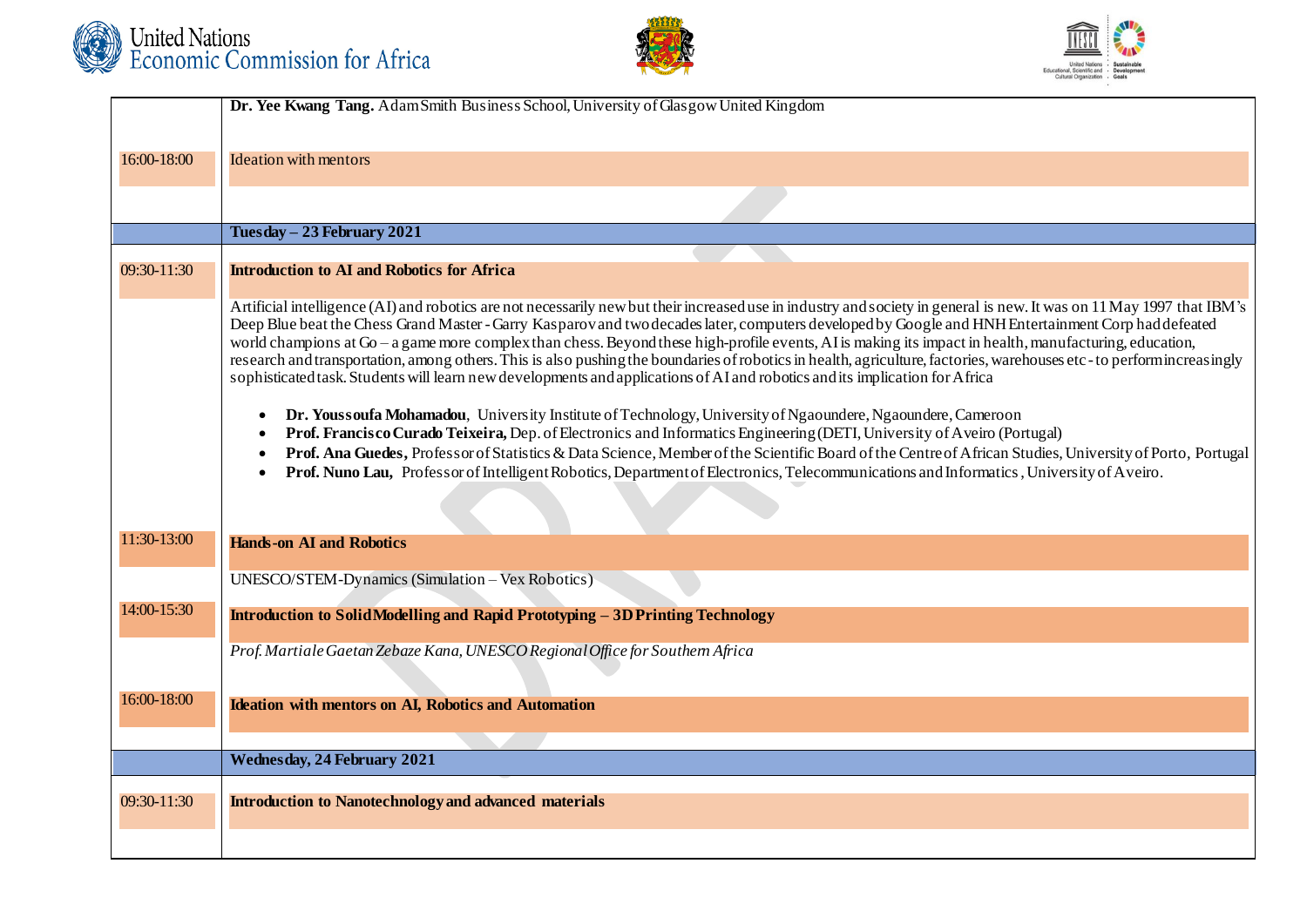





|             | This session will provide an over of nanotechnology – what it is, its potential impact on research and development, its application in some of key sectors such as  |
|-------------|---------------------------------------------------------------------------------------------------------------------------------------------------------------------|
|             | agriculture, energy, health, transport and water and sanitation as well as its economic, social and environmental implication s. It may also address the career and |
|             | business opportunities for young people.                                                                                                                            |
|             | Prof. Malik Maaza, UNESCO UNISA ITL/NRF Africa Chair in Nanosciences & Nanotechnology,                                                                              |
|             |                                                                                                                                                                     |
| 11:30-13:00 | Practical applications of nanotechnology in health and wellbeing                                                                                                    |
|             | Dr. Géraldine Dantelle, National Centre for Scientific Research, France                                                                                             |
|             | Prof. Archana Bhaw-Luximon, Biomaterials, Drug Delivery and Nanotechnology Unit, University of Mauritius, Mauritius                                                 |
|             | Dr. Yolandy Lemmer, Council for Scientific and Industrial Research, South Africa.                                                                                   |
|             |                                                                                                                                                                     |
| 14:00-15:00 | Practical applications of nanotechnology in food and Agriculture                                                                                                    |
|             |                                                                                                                                                                     |
|             | Prof. Anne Globler, North Western University, South Africa                                                                                                          |
|             | Prof Kofi Adu, Chair (Department of Physics), Associate Professor of Physics & Graduate Faculty, Materials Science and Engineering, The Pennsylvania State          |
|             | University-AltoonaCollege, USA                                                                                                                                      |
|             |                                                                                                                                                                     |
|             |                                                                                                                                                                     |
| 15:00-16:00 | Nanotechnology applications in energy                                                                                                                               |
|             |                                                                                                                                                                     |
|             | Prof. Mmants ae Moche Diale, SARCHI: Clean and Green Energy, Department of Physics, University of Pretoria, South Africa                                            |
|             | Prof David Dodoo-Arhin, Department of Materials Science and Engineer, University of Ghana, Ghana;                                                                   |
| 16:00-18:00 | <b>Ideation with mentors</b>                                                                                                                                        |
|             |                                                                                                                                                                     |
|             |                                                                                                                                                                     |
|             |                                                                                                                                                                     |
|             | Thursday $-25$ February 2021                                                                                                                                        |
|             |                                                                                                                                                                     |
| 09:30-11:30 | <b>Health Technologies for Improved Healthcare Outcomes</b>                                                                                                         |
|             |                                                                                                                                                                     |
|             | This session will provide an over of health technologies and their potential impact on research and development, application and business development, especially   |
|             | in the face of COVID-19. Opportunities for Africa in research, innovation and manufacturing of different health products and delivery of enhanced health services.  |
|             |                                                                                                                                                                     |
|             | Dr. Robert Ridley, Former Director of WHO/TDR and currently Vice-Chancellor, UNICEF University, Malawi                                                              |
|             | Professor Hellen Njenja, University of Nairobi, Kenya                                                                                                               |
|             | Dr Charles Umeh, Lead Medical Doctor at Parkers Mobile Clinic,                                                                                                      |
|             |                                                                                                                                                                     |
| 11:30-13:00 | The theory and practice of Conceive, Design, Implement and Operate (CDIO) in Health Technology Products                                                             |
|             |                                                                                                                                                                     |
|             | Mrs. Philippa Ngaju Makobore, Department Head, Instrumentation Division, Uganda Industrial Research Institute (UIRI), Uganda                                        |
|             |                                                                                                                                                                     |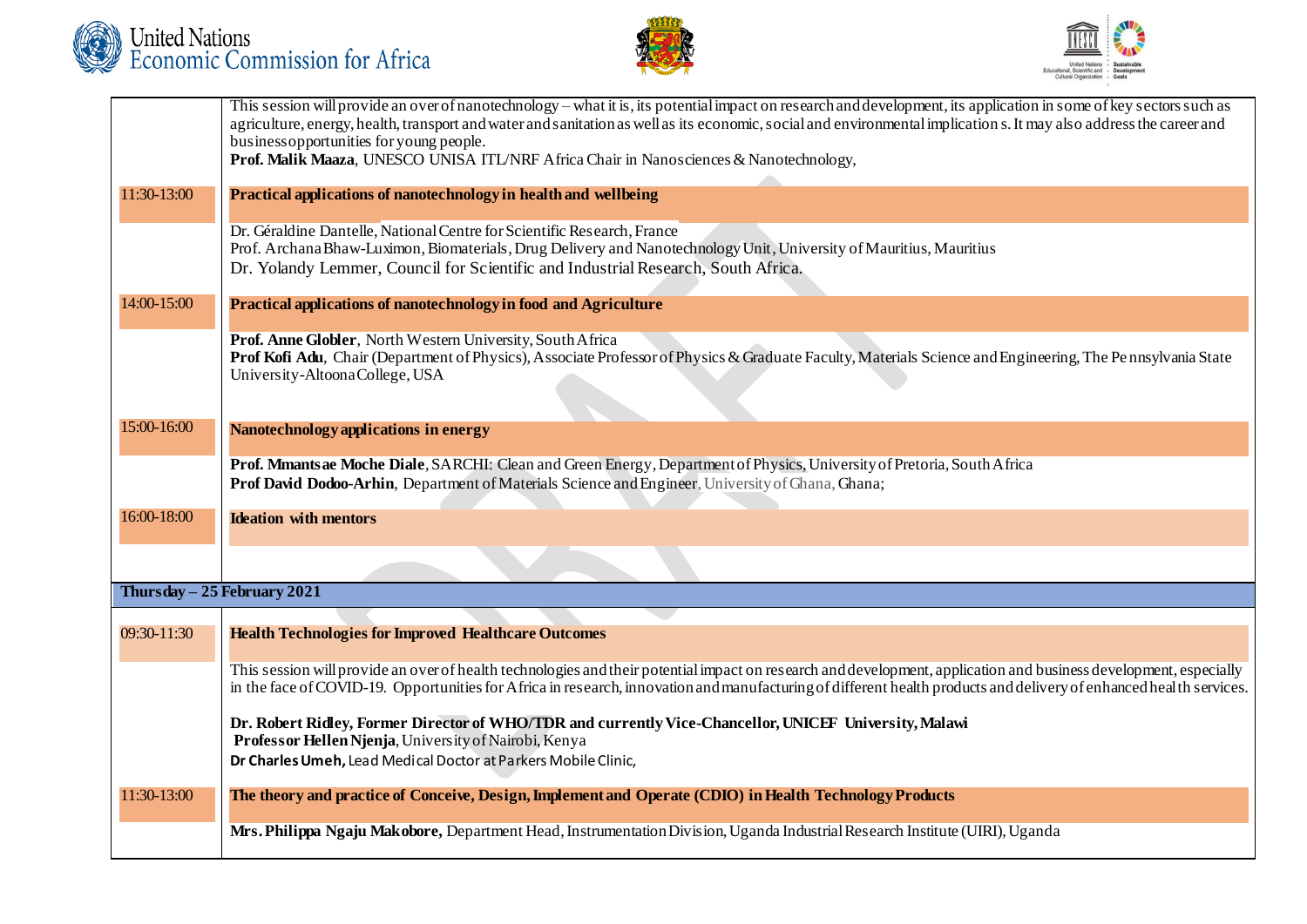





|             | Dr. Eng Carmelo De Maria, Research Center, "E. Piaggio" University of Pisa' Pisa, Italy                                                                                                                                                                                                                                         |
|-------------|---------------------------------------------------------------------------------------------------------------------------------------------------------------------------------------------------------------------------------------------------------------------------------------------------------------------------------|
| 14:00-15:00 | <b>Biomedical Standards and Regulations</b>                                                                                                                                                                                                                                                                                     |
|             | Prof. Chomora Mikeka, Associate Professor of Physics, University of Malawi                                                                                                                                                                                                                                                      |
| 15:00-16:00 | <b>Intellectual Property for Healthcare Technologies</b>                                                                                                                                                                                                                                                                        |
|             | Prof. Caroline B Ncube, SARChI Research Chair in Intellectual Property, Innovation and Development, Department of Commercial Law, University of Cape<br>Town, South Africa<br>Mr. Wondwossen Belete, President-Society for Technology Studies, Ethiopia<br>Obed Imbahafi, Photo prize winner of the bootcamp on COVID19, Rwanda |
| 16:00-18:00 | <b>Ideation with mentors</b>                                                                                                                                                                                                                                                                                                    |
|             |                                                                                                                                                                                                                                                                                                                                 |
|             | Friday $-26$ February 2021                                                                                                                                                                                                                                                                                                      |
|             |                                                                                                                                                                                                                                                                                                                                 |
| 10:00-14:00 | <b>Final Touches to Concepts and Projects</b>                                                                                                                                                                                                                                                                                   |
|             | Youths and their mentors will finalize their concepts and ideas for presentations                                                                                                                                                                                                                                               |
| 14:00-16:30 | Youth Presentations of concepts and recognizing the top six concepts                                                                                                                                                                                                                                                            |
|             | This session will be combined with the Africa Regional Science, Technology and Innovation Forum 2021.                                                                                                                                                                                                                           |
| 16:30-18:00 | Minister of Higher and Tertiary Education, Innovation, Science and Technology, Zimbabwe, Professor Amon Murwira<br>The Minister for Scientific Research and Technological Innovation, Republic of Congo, His Excellence Parfait Aimé Coussoud Mavoungou,                                                                        |
|             | <b>Closing Remarks</b>                                                                                                                                                                                                                                                                                                          |